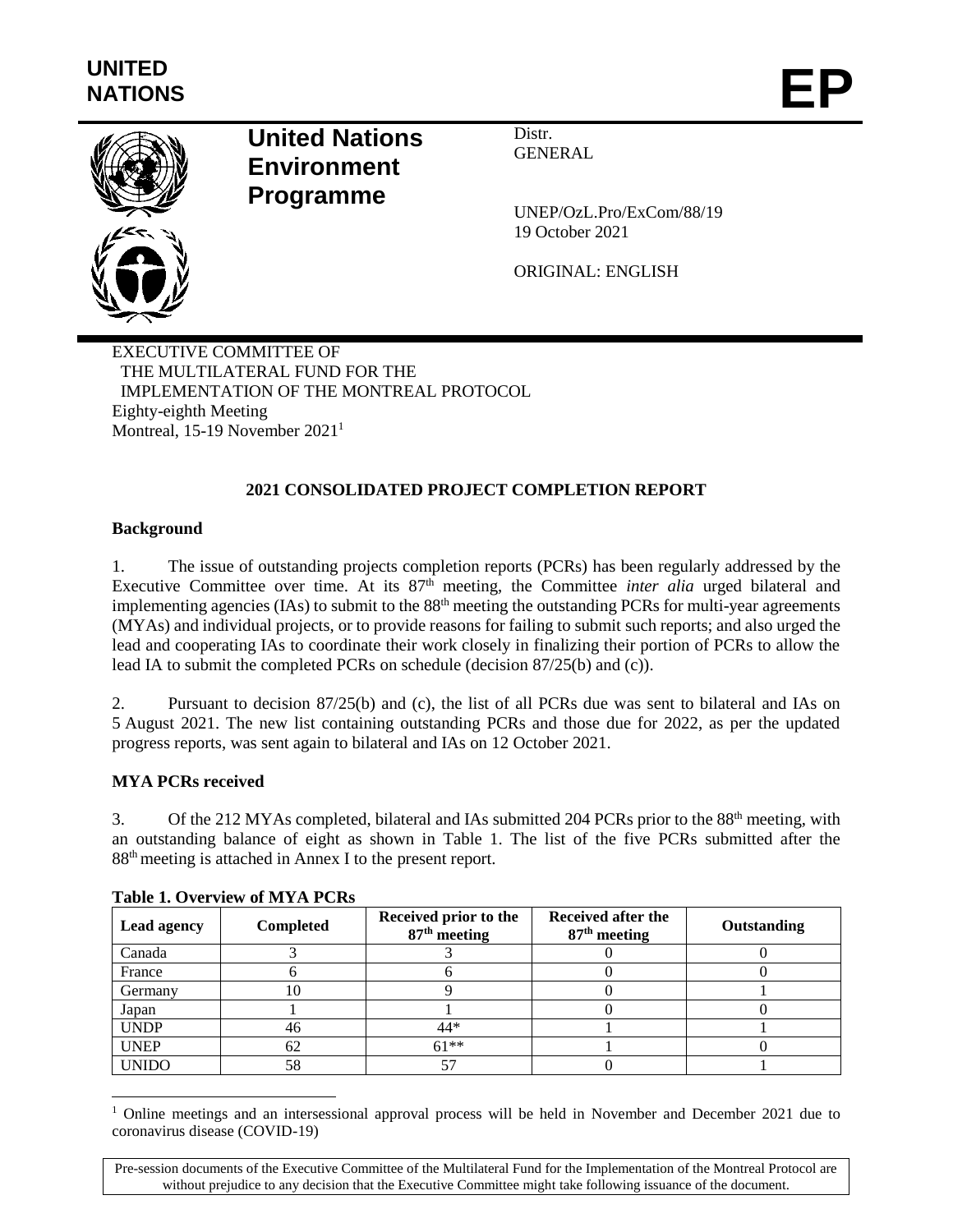| <b>Lead agency</b> | Completed | Received prior to the<br>87 <sup>th</sup> meeting | Received after the<br>$87th$ meeting | Outstanding |
|--------------------|-----------|---------------------------------------------------|--------------------------------------|-------------|
| World Bank         |           |                                                   |                                      |             |
| <b>Total</b>       | 212       | 199                                               |                                      |             |

\* In addition, UNDP submitted one PCR for an ongoing MYA project.

\*\* In addition, UNEP submitted one PCR for an ongoing MYA project.

4. An analysis of the aggregated funds disbursed, ODS tonnes phased out and delays in the completion of five MYA PCRs is summarized in Table 2.

**Table 2. Overview of the budget, ODS phased out and delay of MYA PCRs submitted after the 87 th meeting**

| <b>Lead agency</b> | <b>MYA funds (US\$)</b> |                  | <b>Phase-out</b><br>(ODP tonnes) | <b>Average of delays</b><br>(in months) <sup>2</sup> |     |
|--------------------|-------------------------|------------------|----------------------------------|------------------------------------------------------|-----|
|                    | Approved                | <b>Disbursed</b> | Approved                         | <b>Actual</b>                                        |     |
| <b>UNDP</b>        | 9,441,674               | 7,890,283        | 135                              | 131                                                  |     |
| <b>UNEP</b>        | 475,000                 | 438,002          | 5.8                              | 2.9                                                  |     |
| World Bank         | 173,500,000             | 173,500,000      | $124.741*$                       | 144.599*                                             |     |
| <b>Grand Total</b> | 183,416,674             | 181,828,285      | 124,882                          | 144,733                                              | 6.6 |

\* The World Bank's total phase-out includes a production phase-out consisting of 82,222 approved ODP tonnes and 93,799 actual ODP tonnes, respectively phased-out.

#### **Reasons for delays**

#### HCFC phase-out management plans (HPMPs)

5. Common reasons for delay were reported to be administrative issues, such as delays in signing the Agreement, the lengthy administrative processes for some project approval and their registration in the relevant government ministries. In the Asia Pacific region, the issue was resolved by the rapid staffing of UNDP's Montreal Protocol Unit, which provided the necessary project oversight.

6. Project implementation issues were mainly due to a project design flaw, such as the cancellation of activities that could not be implemented, which resulted in a reallocation of funds to training activities; or lack of components in the global market (i.e., compressors, expansion valves) and very high operational costs, which delayed the initiation of the conversions to HFC-32. When market conditions improved, enterprises were able to start production of HFC-32-based refrigeration and air-conditioning (RAC) equipment and supply to local market.

7. Limited communication between the IA and government ministries and disagreement on the procurement mechanism led to delays in one project. The Ministry of Environment considered project funds an integral part of their resources and expected to be responsible for the procurement processes according to government regulations, but argued that the IA organized procurement of goods without government approval in contravention of their signed Agreement. The IA on the other hand, had to follow its internal procurement rules. This issue caused substantial delays in signing the project document. To mitigate the delay, the IA initiated the bidding processes and documentation for the procurement of project equipment.

8. Other delays were due to staff turnover leading to the loss of institutional knowledge, and transportation delays in equipment delivery in the country.

#### Halon sector plan

l

9. The relocation and refurbishing of a research institute delayed the completion of two technical activities and two special initiatives, and a technical problem in the equipment delivered by the supplier

<sup>&</sup>lt;sup>2</sup> The total average is based on the total of five MYA PCRs received as presented in Annex I.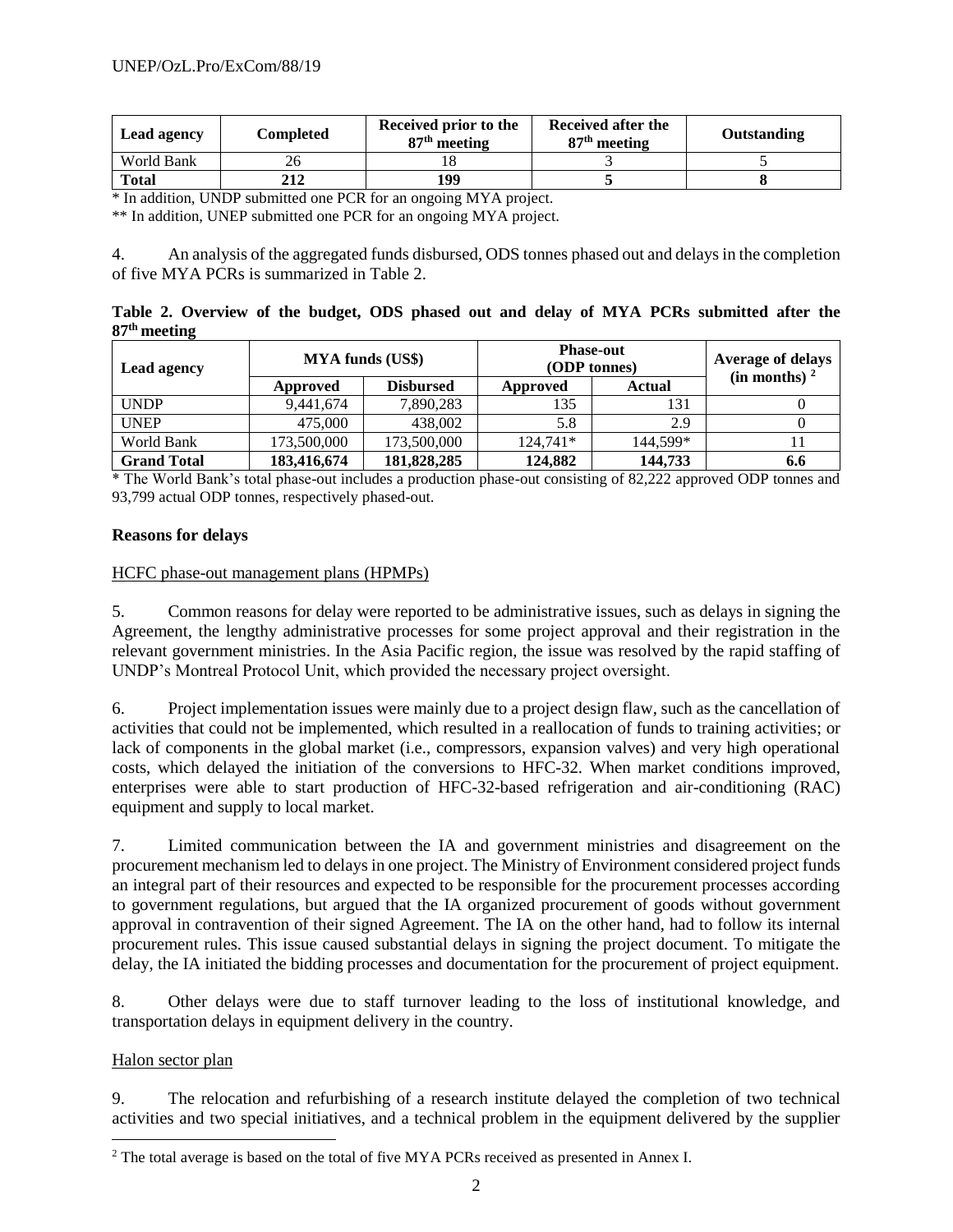delayed the completion of the sector plan.

10. Additionally, after 2010 one local producer remained with a large halon stock, as those stocks that were produced before 2010, were classified as "newly produced ODS" and could not be exported to other Article 5 countries after that year. The project was completed in 2011 and the PCR, submitted in 2021, does not provide the information on the fate of this stock.

#### Process agent

11. Delays in the process agent sector plan were due to the enterprises' late submission of subproject completion report. Once the reports were submitted and the last payments were made, the project was completed successfully.

### **Lessons learned**<sup>3</sup>

12. Project completion reports for MYAs identified areas of improvement in *inter alia* communication, mechanisms for certification, data collection and capacity-building, cost consideration in adopting new technologies, increased resources for research and development (R&D)-related phase-out and technology transition, as described below.

### HPMPs

l

13. Key aspects for the successful implementation of HPMPs include the importance of having solid and adaptive procurement plans, and having a team of technical consultants over a long period of time to support implementation, strengthening and cooperating closely with the refrigeration association.

14. Essential requirements to successfully implement HPMPs include having an effective certification system for technicians, a strong mechanism for data collection, adapting the training needs to the new challenges arising during implementation. For example, the integration of Montreal Protocol issues in the curricula of customs officers and environment inspectors training schools would foster the sustainability of the HCFC phase-out. These will be important aspects to keep in mind when implementing the Kigali Amendment.

15. Lessons from the HPMPs also highlight the importance to consider the global supply chain of alternatives and their components when designing and initiating project implementation. For example, one project on the adoption of HFC-32 demonstrated the dependence on the import of RAC components, and the inadequacy of the global markets to supply HFC-32-based components. Small and medium foam enterprises face limited choices in adopting suitable alternative technologies; this was particularly relevant when addressing flammability issues of the alternative technology or when high capital cost is required to adapt safety and security measures for the adoption of cyclopentane technology, and/or the limited availability and high price of HFO pre-blended polyols.

16. Another lesson for successful project implementation stems from the need to establish a continuous and open dialogue with stakeholders to support transparency of implementation and communicate effectively on the global supply chain challenges. Information exchange between enterprises (national and international) is important for creating awareness and improve process efficiency. Once established, a number of enterprises gained confidence to continue participating in the project. Similarly, in some cases, the exchange of experiences between Article 5 and non-Article 5 countries were important to support the deployment of the technician's certification scheme. The same applied to the exchange of experiences between private sector stakeholders, to provide the confidence required to initiate the programmes. The

<sup>&</sup>lt;sup>3</sup> Detailed description can be found in the MYA PCR lessons learned database: [http://www.multilateralfund.org/myapcr/search.aspx](http://www.multilateralfund.org/pcrmya/search.aspx)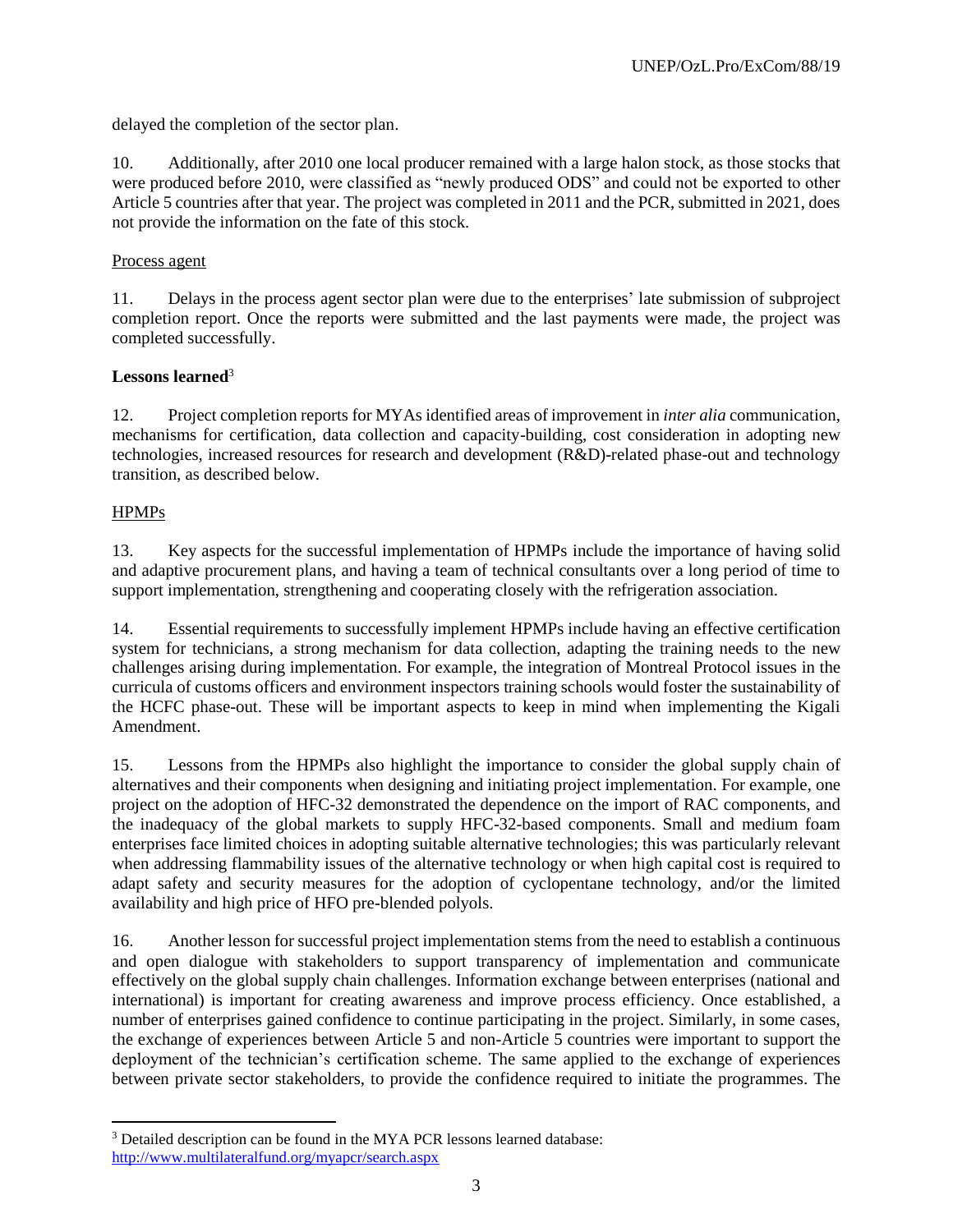networks created as result of this project need to be maintained and reinforced.

17. Conversely, the lack of adequate communication between one IA and the project stakeholders accounted for important misunderstandings, which in one case resulted in the change of IA in the following phase of this project. There also seems to be a need to clarify the level of delegation of authority to the IA's local representative to make the processes of project implementation more efficient. Procurement-related issues need to be well defined upfront in the design of the project so as to avoid potential delays in the phase of implementation.

# Halon and process agents sector plans

18. An important lesson is the sector plan approach that allowed one country to carry out projects according to the domestic situation. Many technical assistance and special activities were completed, supported by strict management procedures and operating mechanisms, ensuring a smooth phase-out process.

19. The concept of approval in principle of an overall sector plan with annual tranches up-front with the Multilateral Fund was important for the country and the industry. Indeed, knowing the total funding and annual tranche amounts allowed the industry to plan the phase-out in the most cost-effective way and limited the impacts both at the national and enterprise levels. Due to the duration of the sector plan, it was important that the country had the flexibility to use the funding on the ODS phase-out activities. Good cooperation and communication between stakeholders has been a key success factor, namely through the IA's assistance in annual programme preparation, project verification, policy-making, and project management.

20. Project preparation played an important role in the halon recycling project, which had to rely on recovered and reclaimed halon to cover future demands for critical uses such as civil aviation. In order to have a better understanding of potential availability of halons, the country conducted a number of studies. The establishment of a national halon recycling and management system was one of the most important activities outlined in the sector phase-out plan.

21. In one project, plant closure was technically the only phase-out approach for ODS process agent due to the non-availability of substitute technology, which resulted in a loss for the enterprises in the production market. Technology transfer avenues have not been established between Article 5 and non-Article 5 countries regarding the alternative technologies for phasing out CTC as process agent; as a result, the enterprises in the country only have limited phase-out approaches and need to bear large uncertainties in the implementation of CTC phase-out. One enterprise was an exception and chose emission control technology, based on its in-house technology, but made great effort to reach the final target, as it did not receive any official help from foreign enterprises or experts on technology exchange. Since the substitute technologies are not available for all products and the foreign technologies are patent protected and not transferable, local R&D would have been necessary for the phase-out of ODS process agent; thus, the country would have appreciated to be able to use some of the funds to support the necessary R&D activities.

22. The aim of the process agent sector plan (phase II) was to phase-out CTC used in process agent applications which had been added since the approval of phase I. The country agreed that it would not request more assistance if additional process applications were added to the list, but would instead use the phase II sector plan funding and its own funds for the phase-out of such applications. For example, heavy boiling residues (HBR) from CTC production contain some CTC and have been used for other purposes and sold to waste management enterprises for destruction. It was decided that it could not be sold and it had to be destroyed in-house. In order to ensure that all the CTC producers had the necessary in-house destruction capacity, they were offered funding from phase II of the sector plan to adjust existing destruction capacity or to set up new destruction facilities.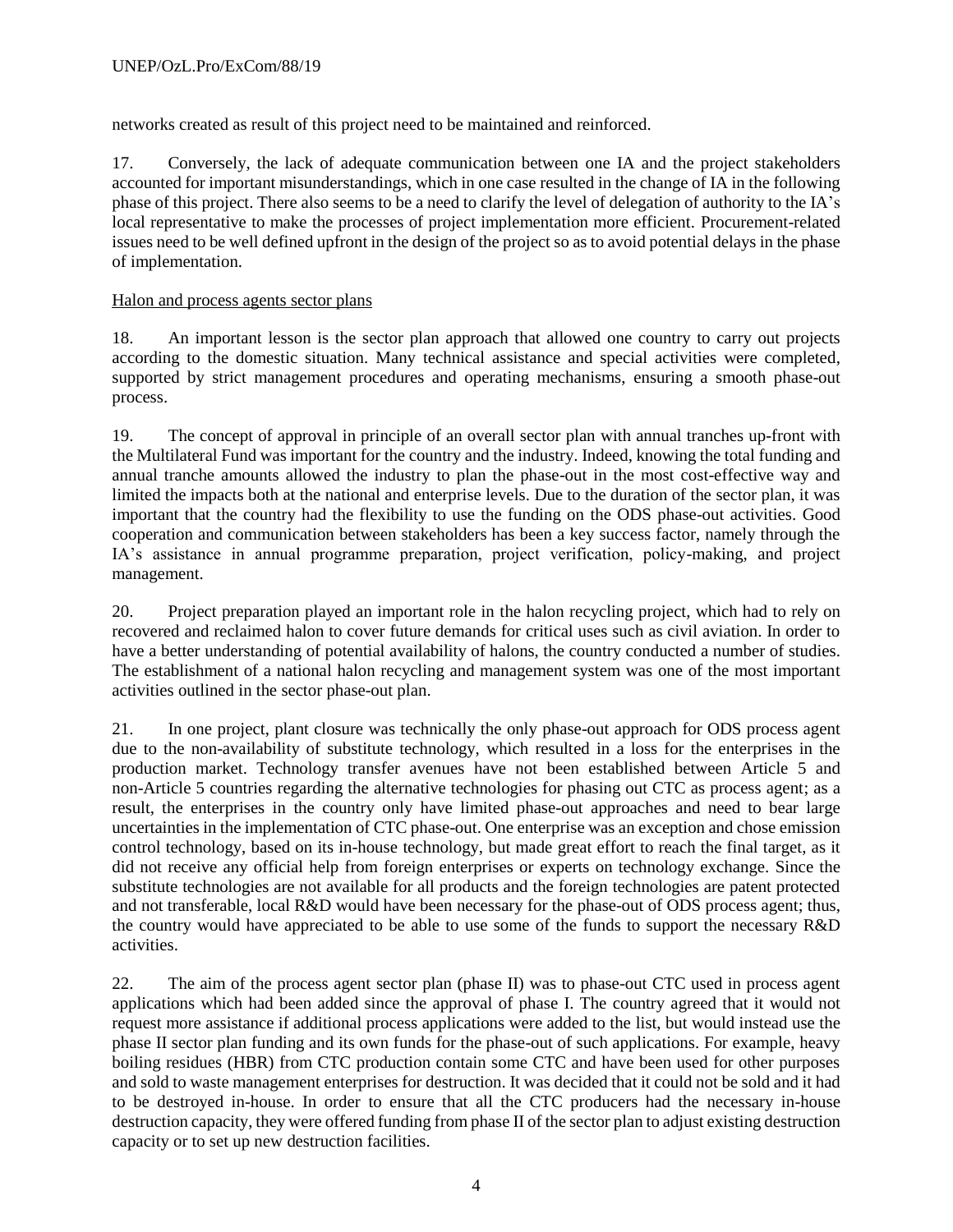#### **Individual PCRs received**

l

23. Of the total 1,863 investment projects that have been completed, bilateral and IAs have submitted 1,854 PCRs, with a balance of nine outstanding PCRs, as shown in Table 3.

| <b>Agency</b>                                           | Completed | <b>Received prior</b><br>87 <sup>th</sup> meeting | Received after the<br>$87th$ meeting | Outstanding    |
|---------------------------------------------------------|-----------|---------------------------------------------------|--------------------------------------|----------------|
| Canada                                                  |           |                                                   |                                      | $\mathfrak{D}$ |
| France                                                  | 13        | 13                                                |                                      |                |
| Germany                                                 | 20        | 19                                                |                                      |                |
| Italy                                                   | 11        | 11                                                |                                      |                |
| Japan                                                   | 6         | h                                                 |                                      |                |
| Spain                                                   |           |                                                   |                                      |                |
| United Kingdom of Great<br>Britain and Northern Ireland |           |                                                   |                                      |                |
| United States of America                                | 2         |                                                   | 0                                    |                |
| <b>UNDP</b>                                             | 898       | 897                                               |                                      |                |
| <b>UNIDO</b>                                            | 452       | 449                                               | 0                                    |                |
| <b>World Bank</b>                                       | 457       | 455                                               |                                      |                |
| <b>Total</b>                                            | 1,863     | 1,854                                             |                                      |                |

**Table 3. PCRs submitted for investment projects**

24. Of the 1,264 non-investment projects<sup>4</sup> that have been completed, bilateral and IAs have submitted 1,234 PCRs, with a balance of 30 outstanding PCRs, as shown in Table 4.

| <b>Agency</b>             | Completed | <b>Received prior</b><br>$87th$ meeting | Received after the<br>87 <sup>th</sup> meeting | Outstanding |
|---------------------------|-----------|-----------------------------------------|------------------------------------------------|-------------|
| Canada                    | 57        | 57                                      |                                                |             |
| France                    | 34        | 34                                      |                                                |             |
| Germany                   | 62        | 60                                      |                                                |             |
| Japan                     | 17        | 17                                      |                                                |             |
| Portugal                  |           | $\theta$                                | 0                                              |             |
| <b>Russian Federation</b> |           |                                         |                                                |             |
| <b>UNDP</b>               | 299       | 295                                     |                                                |             |
| <b>UNEP</b>               | 498       | 472                                     | 11                                             | 15          |
| <b>UNIDO</b>              | 160       | 154                                     |                                                | n           |
| World Bank                | 44        | 41                                      |                                                |             |
| Others <sup>5</sup>       | 91        | 91                                      |                                                |             |
| <b>Total</b>              | 1,264     | 1,221                                   | 13                                             | 30          |

**Table 4. PCRs submitted for non-investment projects**

25. The list of non-investment received after the 87<sup>th</sup> meeting is contained in Annex II to the present document. The aggregated results relevant to disbursement, actual phase-out and delays are shown in Table 5.

<sup>4</sup> Excluding project preparation, country programmes, multi-year projects, networking, clearing-house activities, and institutional strengthening projects.

<sup>&</sup>lt;sup>5</sup> Including PCRs completed and received from the following countries: Australia (25), Austria (1), Czech Republic (2), Denmark (1), Finland (5), Israel (2), Italy (1), Poland (1), South Africa (1), Spain (4), Sweden (5), Switzerland (3), and United States of America (40).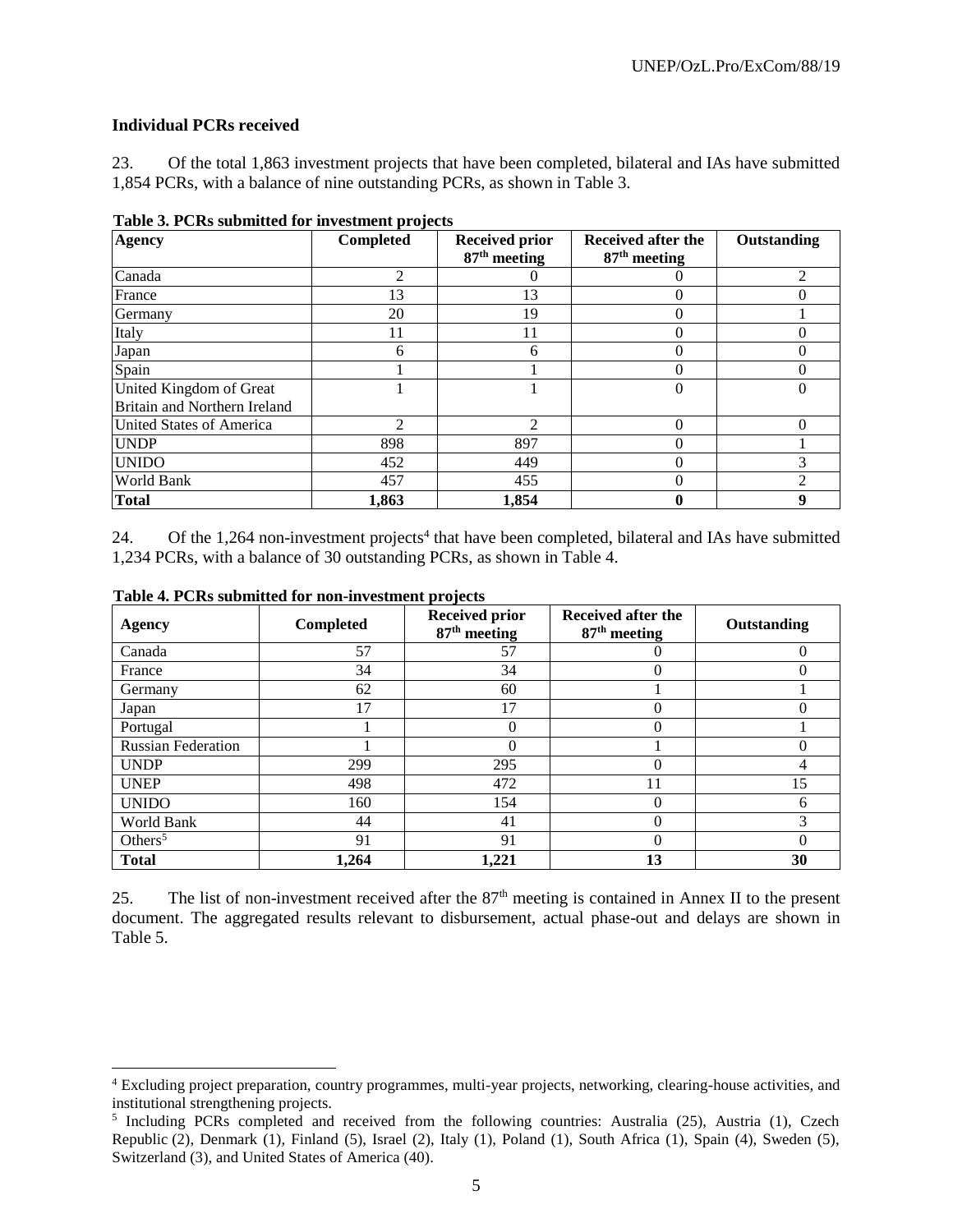| ັ<br>Agency  | Number of | Funds $(US \$ |                  | <b>Phase-out</b><br>(ODP tonnes) |               | <b>Average duration/delays</b><br>(months) <sup>6</sup> |               |
|--------------|-----------|---------------|------------------|----------------------------------|---------------|---------------------------------------------------------|---------------|
|              | projects  | Approved      | <b>Disbursed</b> | Approved                         | <b>Actual</b> | <b>Duration</b>                                         | <b>Delays</b> |
| Germany      |           | 30,000        | 30,000           |                                  |               | 31                                                      |               |
| Russian      |           | 591,600       | 591,235          |                                  |               | 43                                                      |               |
| Federation   |           |               |                  |                                  |               |                                                         |               |
| <b>UNEP</b>  |           | 330,000       | 275,770          |                                  |               | 26.18                                                   |               |
| <b>Total</b> | 13        | 951,600       | 897,005          |                                  |               | 27.84                                                   |               |

**Table 5. Overview of the budget, ODS phased out and delay of individual projects submitted after the 87 th meeting**

### **Reasons for delays**

26. Verification reports were delayed due to a variety of reasons ranging from travel restrictions, short time frame to conduct the verification, incomplete information and misclassification of Harmonized System (HS) codes. These issues were all resolved through the cooperation between the consultants, the IAs and the different stakeholders at the country level.

27. Due to the travel restrictions caused by the COVID-19 pandemic, one auditor was unable to visit the country to conduct in-person discussion meetings with the stakeholders and verify the original documents. The NOU facilitated virtual meetings between the auditor and stakeholders, coordinated with them and sent all required information and documents to the auditor through e-mail.

28. One country mentioned that the time allocated between the reception of the 2019 information from the stakeholders (e.g., customs) and the due submission date of the verification report in 2020, for consideration by the Secretariat to review the next tranche request, was too short given the amount of information to review, thus leading to delays. Timing was an issue for the auditor in charge of conducting four simultaneous verifications in the Pacific Island Countries (PIC) to maintain the consistency in consumption data validation and analysis. Some of the verifications in the PIC were conducted for the first time, which resulted in delays due to the lack of stakeholders' experiences and the need to fully understand the scope and details of the required cooperation. In some countries, Customs and Border Protection was unable to provide customs declaration due to confidentiality laws; missing documentation or incomplete/insufficient information was presented in initial reports; delays in retrieving data from the Automated System for Customs Data (ASYCUDA) were due to misclassification of HS codes; and customs declaration of shipments were not documented by the NOU.

29. One technical assistance project to create centres for excellence experienced delays in implementation due to the challenges in identifying and replacing beneficiaries for the regional centre of excellence and the related lengthy bidding processes. Other delays resulted from internal political reforms that impeded the launch of some activities and timely transfer of funds.

# **Lessons learned**<sup>7</sup>

30. Recurring lessons stemmed from, *inter alia*: communication, data classification and training needs; new project with stakeholders lacking experience; travel restrictions; regulation enforcement; and the necessity for a thorough assessment of the country's overall situation and needs.

#### Verification reports

l

31. Verification reports contained a series of recommendations for ongoing and future projects, many

<sup>&</sup>lt;sup>6</sup> The total average is based on the total of 13 individual PCRs received.

<sup>7</sup> Lessons learned from the individual PCRs can be found in the PCR lessons learned database: <http://www.multilateralfund.org/pcrindividual/search.aspx>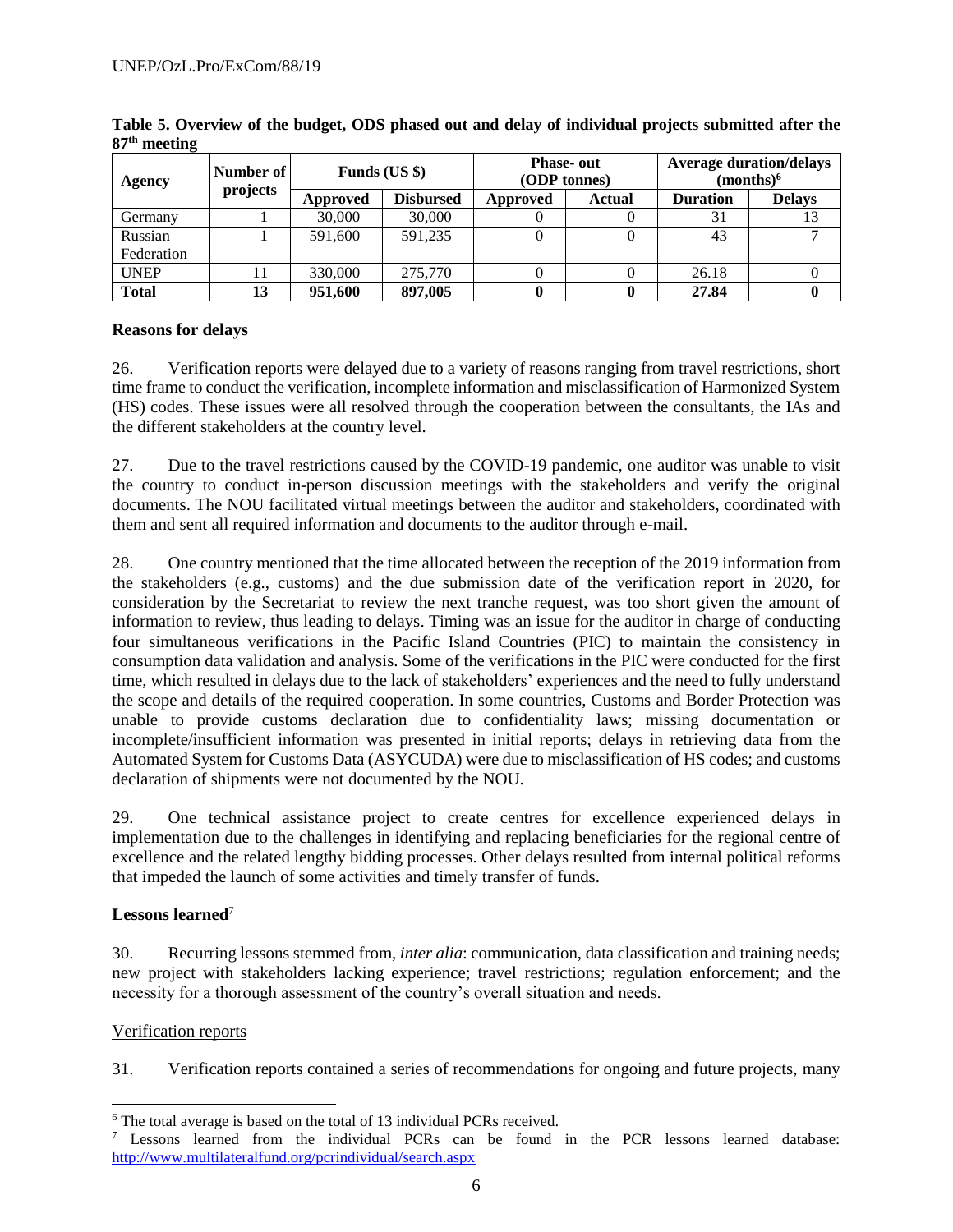reports raised the issue of the travel restrictions. This slowed the process and encumbered data collection. Discrepancies in data reporting were resolved through enhanced cooperation and communication with the relevant stakeholders and coordination by the NOU, which allowed the verifier to complete the assignment.

32. One report mentioned the frequent changes in personnel, in the customs department especially, which resulted in a lack of counterpart for the NOU in the customs department to keep up the necessary monitoring over time. It recommended that governmental institutions in charge should establish mechanisms to maintain constant communication channels independently from staff turnover.

33. Periodical data reconciliation among the different sources is important to report accurately the country's consumption data. Three countries mentioned that although they had implemented the post-clearance reporting requirement as per the recommendation from the previous verification, this was only applied to the shipments documented by the NOU. The verification process identified missing shipping declaration from the Customs Department, which were not taken into account by the NOU. One of the countries mentioned that Customs data recording was in the process of moving to an online system, which would facilitate data reconciliation in the future.

34. The verification report recommended to one government to enforce import quota and licensing system and prosecute importers who do not follow the regulation.

### Centre for excellence

35. There is a need to thoroughly assess the country's situation in the project design at the inception phases. For example, a lack of vocational schools and universities, qualified specialists, co-financing sources as well as temporary political instability in a given country at the time of project implementation can result in substantial implementation delays. These factors should be included in the risk framework at the design phase of the project proposal.

36. Another lesson stressed the importance of end-users (i.e., refrigeration systems owners and potential customers) training in similar future projects' implementation, as they are the real decision-makers on the local markets.

37. In one case, the centre for excellence project was approved with a budget reduced by over 30 per cent compared to the initial proposed budget. According to the bilateral agency, this resulted in a lower number of trained technicians; the bilateral agency suggested that these funds be allocated in phase II of the project and that they may be directly taken from the country's contribution to the Multilateral Fund.

#### **Outstanding MYA PCRs and PCRs**

38. The Secretariat notes with appreciation the efforts by some of the bilateral and IAs to address the backlog of outstanding PCRs. Annexes III to V contain the lists of outstanding PCRs. The Secretariat stresses, once again, the importance of submitting all outstanding PCRs, and in particular, those for stage I of the HPMPs that are mandatory for the approval of stage II.<sup>8</sup>

#### **RECOMMENDATION**

39. The Executive Committee may wish:

- (a) To note the 2021 consolidated project completion report (PCR) contained in document UNEP/OzL.Pro/ExCom/88/19;
- (b) To urge bilateral and implementing agencies to submit, at the  $90<sup>th</sup>$  meeting, outstanding

l

<sup>8</sup> Decision 81/29.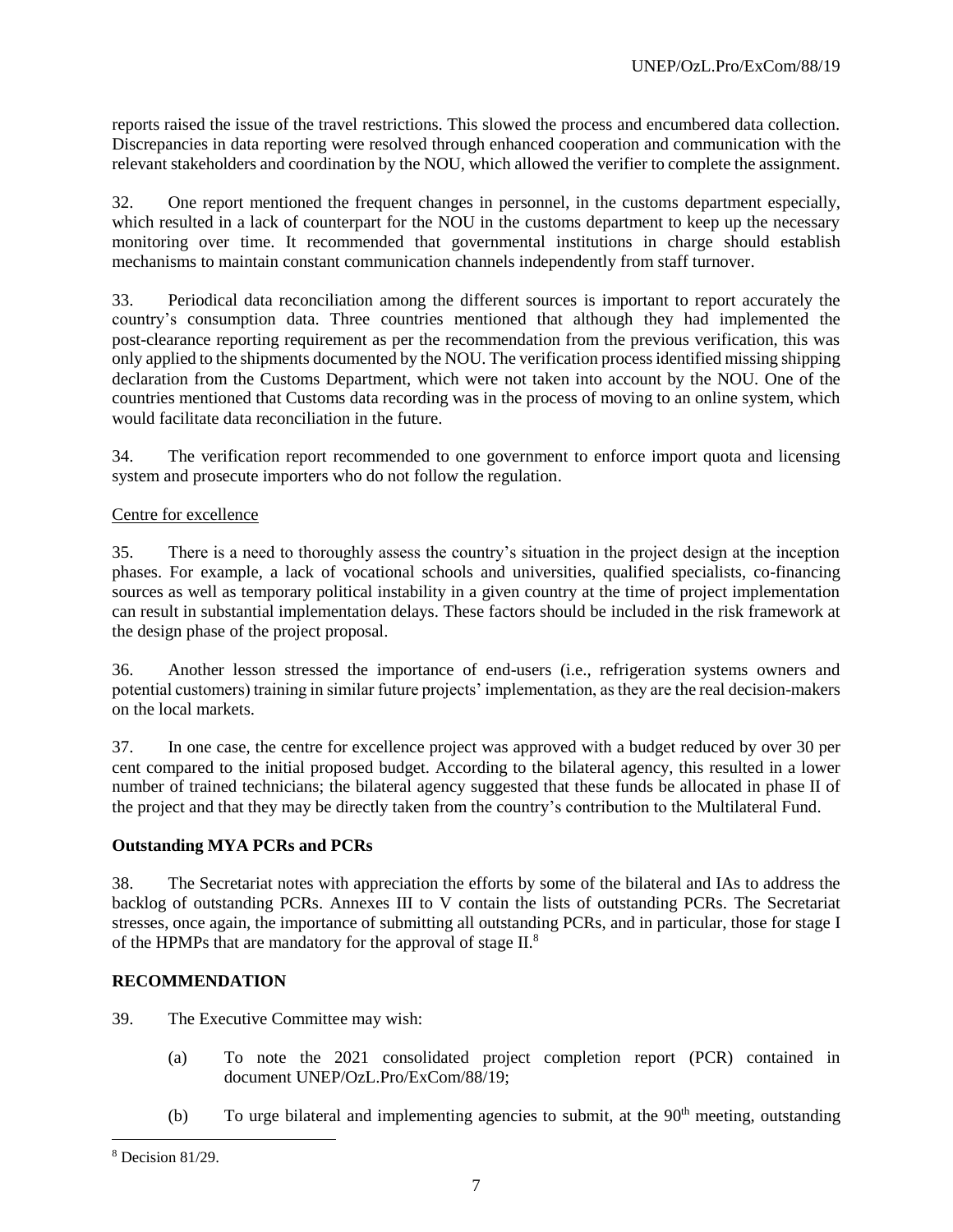PCRs for multi-year agreements (MYAs) and individual projects, or to provide reasons for failing to do so;

- (c) To urge lead and cooperating agencies to coordinate their work closely in finalizing their portion of PCRs to allow the lead implementing agency to submit the completed PCRs on schedule;
- (d) To urge bilateral and implementing agencies when submitting their PCRs, to report clear and relevant lessons learned, aiming at actionable recommendations for improvement in future project implementation or replicability of good practices; and
- (e) To invite all those involved in the preparation and implementation of MYAs and individual projects to take into consideration the lessons learned from PCRs, where applicable, when proposing and implementing future projects.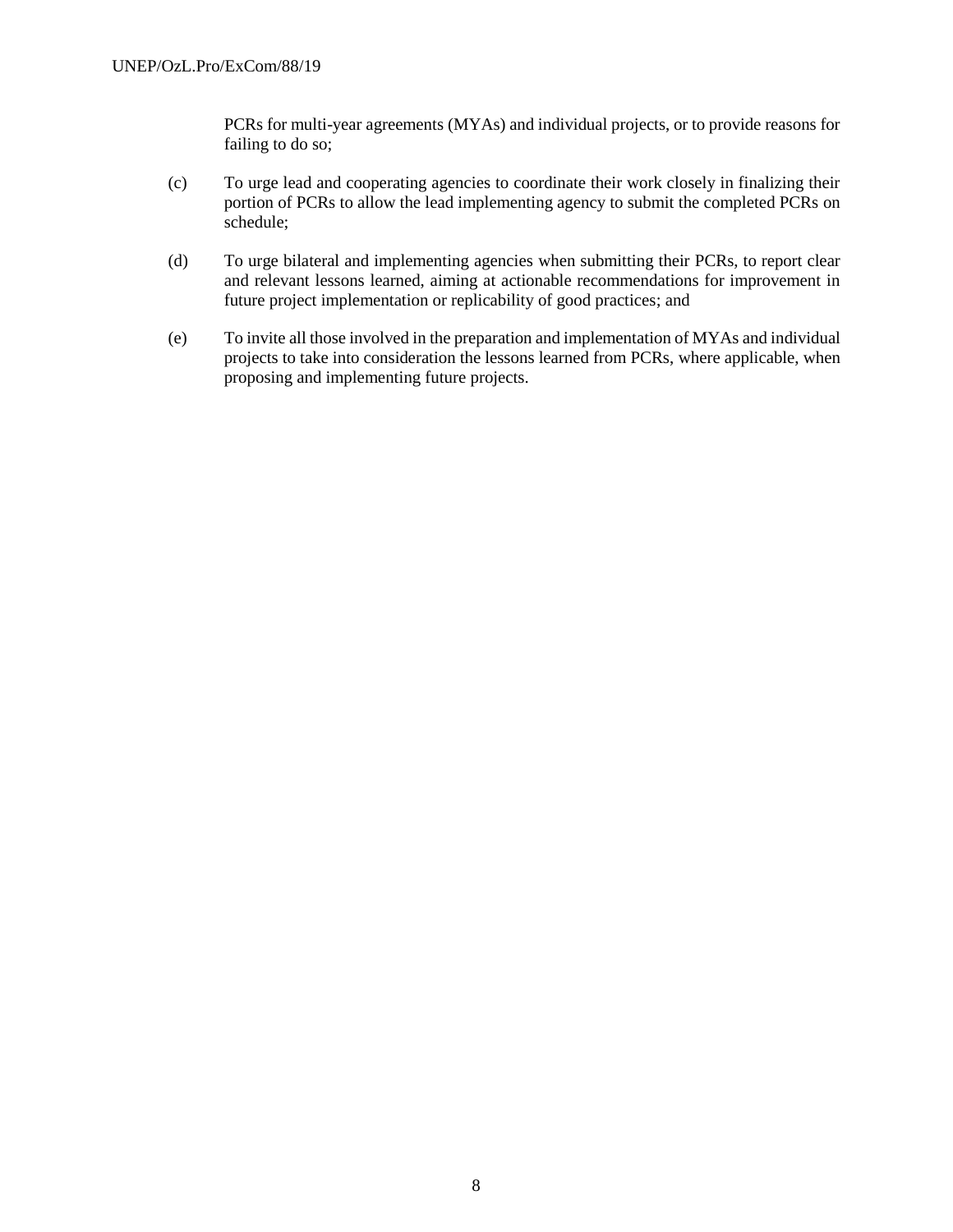## **Annex I**

#### **MYA PCRs RECEIVED**

| Country                                   | <b>MYA</b> sector             | <b>Lead agency</b> | <b>Cooperating agencies</b>   |
|-------------------------------------------|-------------------------------|--------------------|-------------------------------|
| China                                     | Halon                         | World Bank         |                               |
| China                                     | Process agent (phase I)       | World Bank         |                               |
| China                                     | Process agent (phase II)      | World Bank         |                               |
| Democratic Republic of<br>the Congo (the) | HCFC phase-out plan (stage I) | <b>UNEP</b>        | <b>UNDP</b>                   |
| Indonesia                                 | HCFC phase-out plan (stage I) | <b>UNDP</b>        | UNIDO/World<br>Bank/Australia |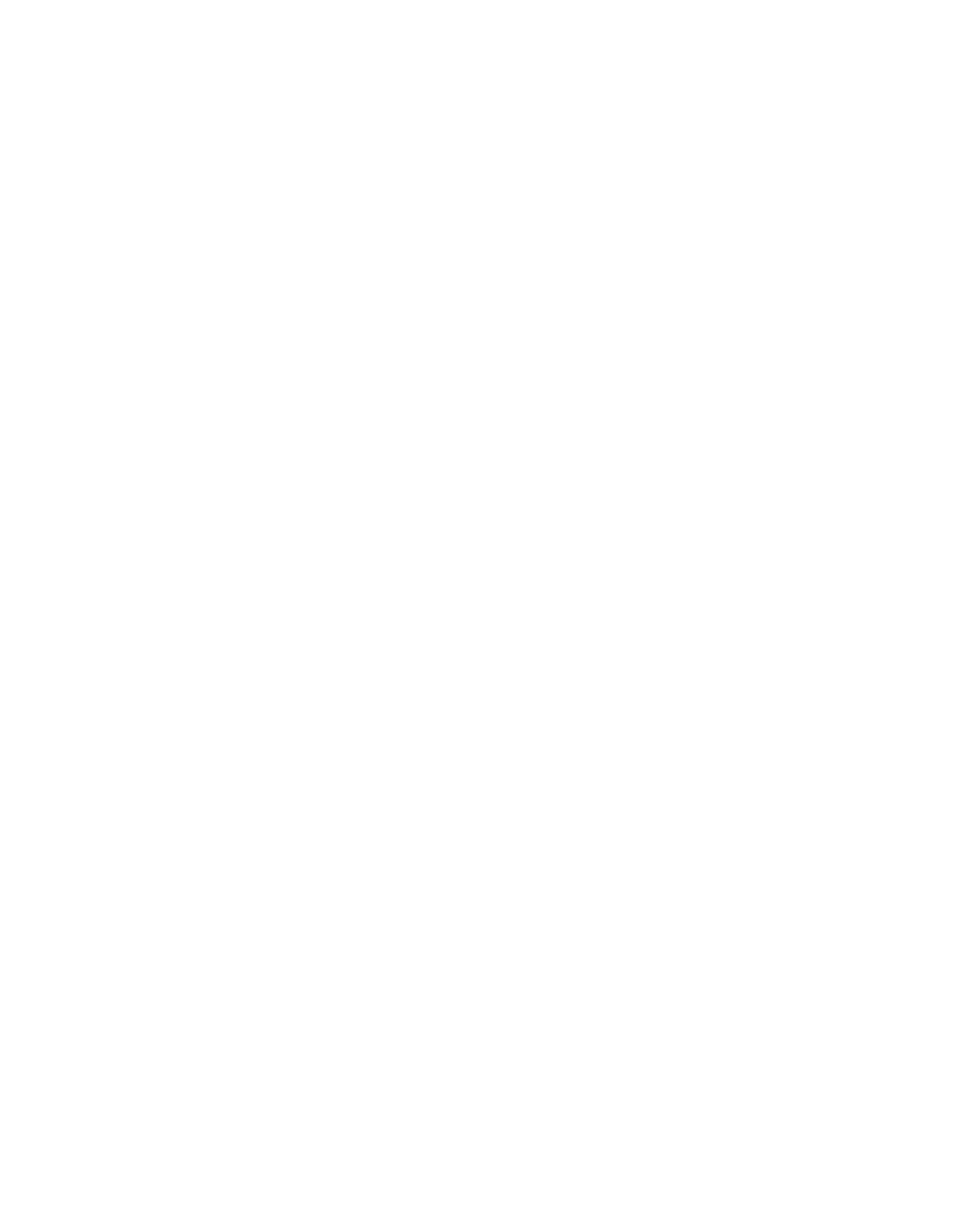# **Annex II**

# **INDIVIDUAL PCRs RECEIVED**

| Code              | <b>Agency</b>         | <b>Project Title</b>                                                                                                                                           |
|-------------------|-----------------------|----------------------------------------------------------------------------------------------------------------------------------------------------------------|
| COI/PHA/80/TAS/26 | <b>UNEP</b>           | Verification report on the implementation of the HCFC phase-out<br>management plan                                                                             |
| DJI/PHA/80/TAS/24 | <b>UNEP</b>           | Verification report on the implementation of the HCFC phase-out<br>management plan                                                                             |
| EUR/REF/76/DEM/16 | Russian<br>Federation | Development of a regional centre of excellence for training and<br>certification and demonstration of low-global warming potential<br>alternative refrigerants |
| GAB/PHA/80/TAS/35 | <b>UNEP</b>           | Verification report on the implementation of the HCFC phase-out<br>management plan                                                                             |
| LAO/PHA/82/TAS/32 | <b>UNEP</b>           | Verification report on the implementation of the HCFC phase-out<br>management plan                                                                             |
| MON/PHA/82/TAS/28 | <b>UNEP</b>           | Verification report on the implementation of the HCFC phase-out<br>management plan                                                                             |
| NEP/PHA/82/TAS/39 | <b>UNEP</b>           | Verification report on the implementation of the HCFC phase-out<br>management plan                                                                             |
| SAM/PHA/82/TAS/22 | <b>UNEP</b>           | Verification report on the implementation of the HCFC phase-out<br>management plan                                                                             |
| SOI/PHA/82/TAS/15 | <b>UNEP</b>           | Verification report on the implementation of the HCFC phase-out<br>management plan                                                                             |
| TOG/PHA/80/TAS/31 | <b>UNEP</b>           | Verification report on the implementation of the HCFC phase-out<br>management plan                                                                             |
| TON/PHA/82/TAS/14 | <b>UNEP</b>           | Verification report on the implementation of the HCFC phase-out<br>management plan                                                                             |
| TTR/PHA/82/TAS/14 | <b>UNEP</b>           | Verification report on the implementation of the HCFC phase-out<br>management plan                                                                             |
| ZIM/PHA/75/TAS/52 | Germany               | Verification report for stage I of HCFC phase-out management plan                                                                                              |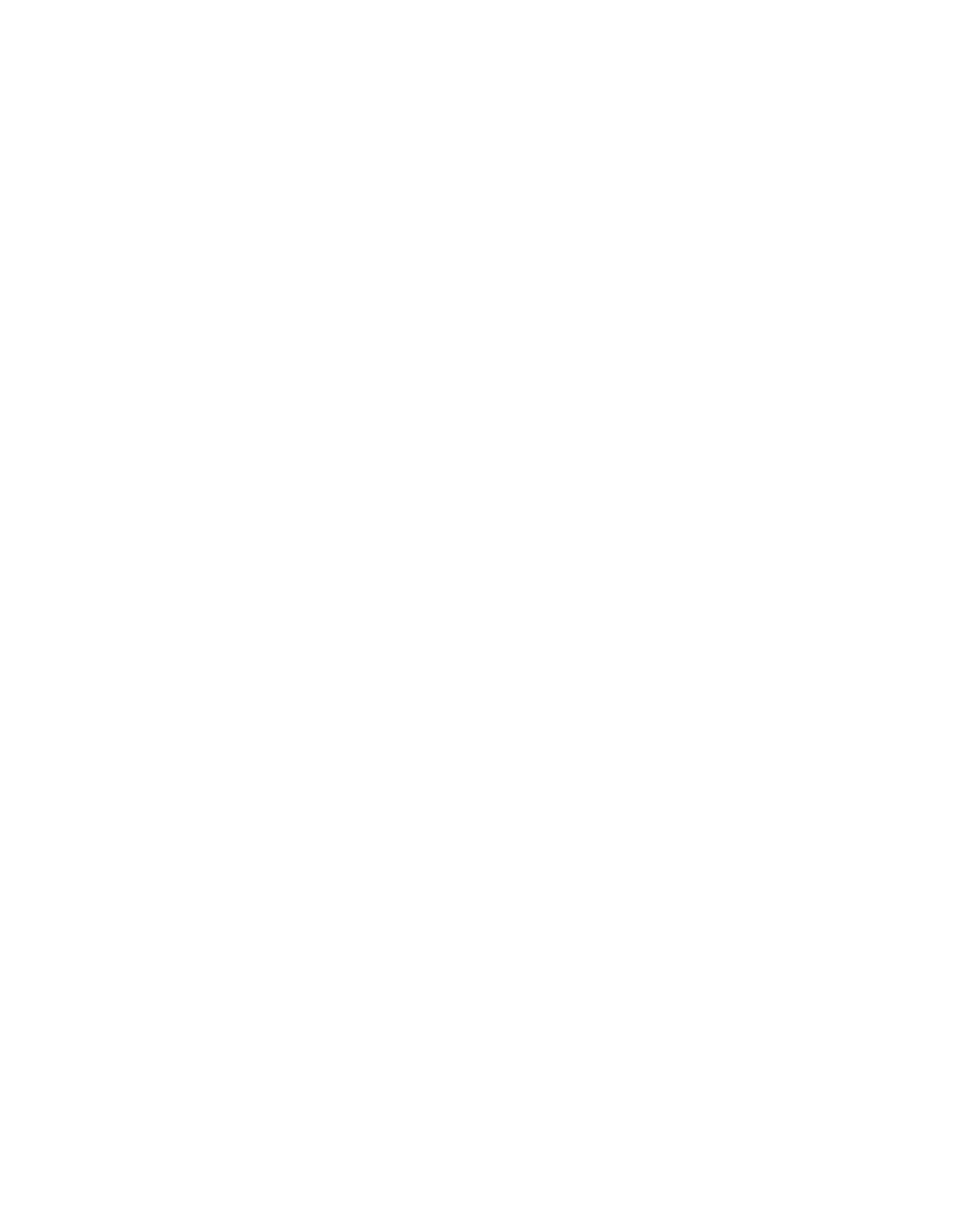### **Annex III**

# **OUTSTANDING INDIVIDUAL PCRs**

| <b>Project Number</b>                   | <b>Agency</b>     | <b>Project Title</b>                                                                                                     |
|-----------------------------------------|-------------------|--------------------------------------------------------------------------------------------------------------------------|
| ALB/PHA/82/TAS/37                       | <b>UNIDO</b>      | Verification report on the implementation of the HCFC                                                                    |
|                                         |                   | phase-out management plan                                                                                                |
| ARM/PHA/84/TAS/23                       | <b>UNDP</b>       | Verification report on the implementation of the HCFC                                                                    |
|                                         |                   | phase-out management plan                                                                                                |
| ASP/REF/76/DEM/59                       | <b>UNEP</b>       | Promoting alternative refrigerants in air-conditioning for high                                                          |
|                                         |                   | ambient countries in West Asia (PRAHA-II)                                                                                |
| BKF/PHA/84/TAS/40                       | <b>UNEP</b>       | Verification report on the implementation of the HCFC                                                                    |
|                                         |                   | phase-out management plan                                                                                                |
| BOT/PHA/80/TAS/20                       | <b>UNEP</b>       | Verification report on the implementation of the HCFC                                                                    |
|                                         |                   | phase-out management plan                                                                                                |
| BZE/PHA/82/TAS/35                       | <b>UNEP</b>       | Verification report on the implementation of the HCFC                                                                    |
|                                         |                   | phase-out management plan                                                                                                |
| CPR/ARS/56/INV/473                      | <b>UNIDO</b>      | Sector plan for phase-out of CFCs consumption in                                                                         |
|                                         |                   | Metred-Dose Inhalers sector                                                                                              |
| CUB/PHA/82/TAS/60                       | <b>UNDP</b>       | Verification report on the implementation of the HCFC                                                                    |
|                                         |                   | phase-out management plan                                                                                                |
|                                         |                   | Conversion of a commercial refrigerator manufacturing line at                                                            |
| DOM/REF/81/INV/64                       | Canada            | Fábrica de Refrigeradores Comerciales, SRL (FARCO) from                                                                  |
|                                         |                   | HFC-134a and R-404A to propane (R-290) as refrigerant                                                                    |
| ERI/PHA/82/TAS/17                       | <b>UNEP</b>       | Verification report on the implementation of the HCFC                                                                    |
|                                         |                   | phase-out management plan                                                                                                |
| FIJ/PHA/82/TAS/35                       | <b>UNDP</b>       | Verification report on the implementation of the HCFC                                                                    |
|                                         |                   | phase-out management plan                                                                                                |
| GAM/PHA/82/TAS/36                       | <b>UNEP</b>       | Verification report on the implementation of the HCFC                                                                    |
|                                         |                   | phase-out management plan                                                                                                |
| GBS/PHA/82/TAS/25                       | <b>UNEP</b>       | Verification report on the implementation of the HCFC                                                                    |
|                                         |                   | phase-out management plan                                                                                                |
| GLO/REF/47/DEM/268                      | World Bank        | Global chiller replacement project (China, India, Indonesia,                                                             |
|                                         |                   | Malaysia and Philippines)                                                                                                |
|                                         |                   | Communication and cooperation support to Portuguese                                                                      |
| GLO/SEV/47/TAS/269                      | Portugal          | speaking countries (Angola, Cape Verde, East Timor, Guinea                                                               |
| GLO/SEV/63/TAS/309                      | <b>World Bank</b> | Bissau, Mozambique and Sao Tome and Principe)                                                                            |
|                                         | <b>World Bank</b> | Resource mobilization for HCFC phase-out co-benefits study                                                               |
| IND/HAL/34/INV/315<br>JOR/FUM/29/INV/54 |                   | Halon production and consumption sector phase out plan                                                                   |
|                                         | Germany           | Complete phase-out of the use of methyl bromide in Jordan<br>National ODS phase-out plan: aerosol, foam, MAC service and |
| JOR/PHA/38/INV/77                       | <b>World Bank</b> | solvent sectors                                                                                                          |
|                                         |                   | Conversion of large commercial unitary roof top                                                                          |
|                                         |                   | air-conditioning units of up to 400kW manufacturing facility                                                             |
| <b>JOR/REF/81/INV/103</b>               | <b>UNIDO</b>      | from HFC (R134a, R-407C, R-410A) to propane R-290 as                                                                     |
|                                         |                   | refrigerant at Petra Engineering Industries Co.                                                                          |
|                                         |                   | Conversion from HFC-134a and HFC-404A to R-600a and                                                                      |
| LEB/REF/81/INV/03+                      | <b>UNIDO</b>      | R-290 in domestic refrigeration at Lematic Industries                                                                    |
|                                         |                   | Verification report on the implementation of the HCFC                                                                    |
| LIR/PHA/85/TAS/29                       | Germany           | phase-out management plan                                                                                                |
|                                         |                   | Verification report on the implementation of the HCFC                                                                    |
| MAG/PHA/82/TAS/31                       | <b>UNEP</b>       | phase-out management plan                                                                                                |
|                                         |                   | Conversion of domestic refrigeration manufacturing facility                                                              |
|                                         |                   | from HFC-134a to isobutane as a refrigerant and conversion of                                                            |
| MEX/REF/81/INV/187                      | <b>UNDP</b>       | compressors manufacturing facility from HFC-134a-based to                                                                |
|                                         |                   | isobutane-based at Mabe Mexico                                                                                           |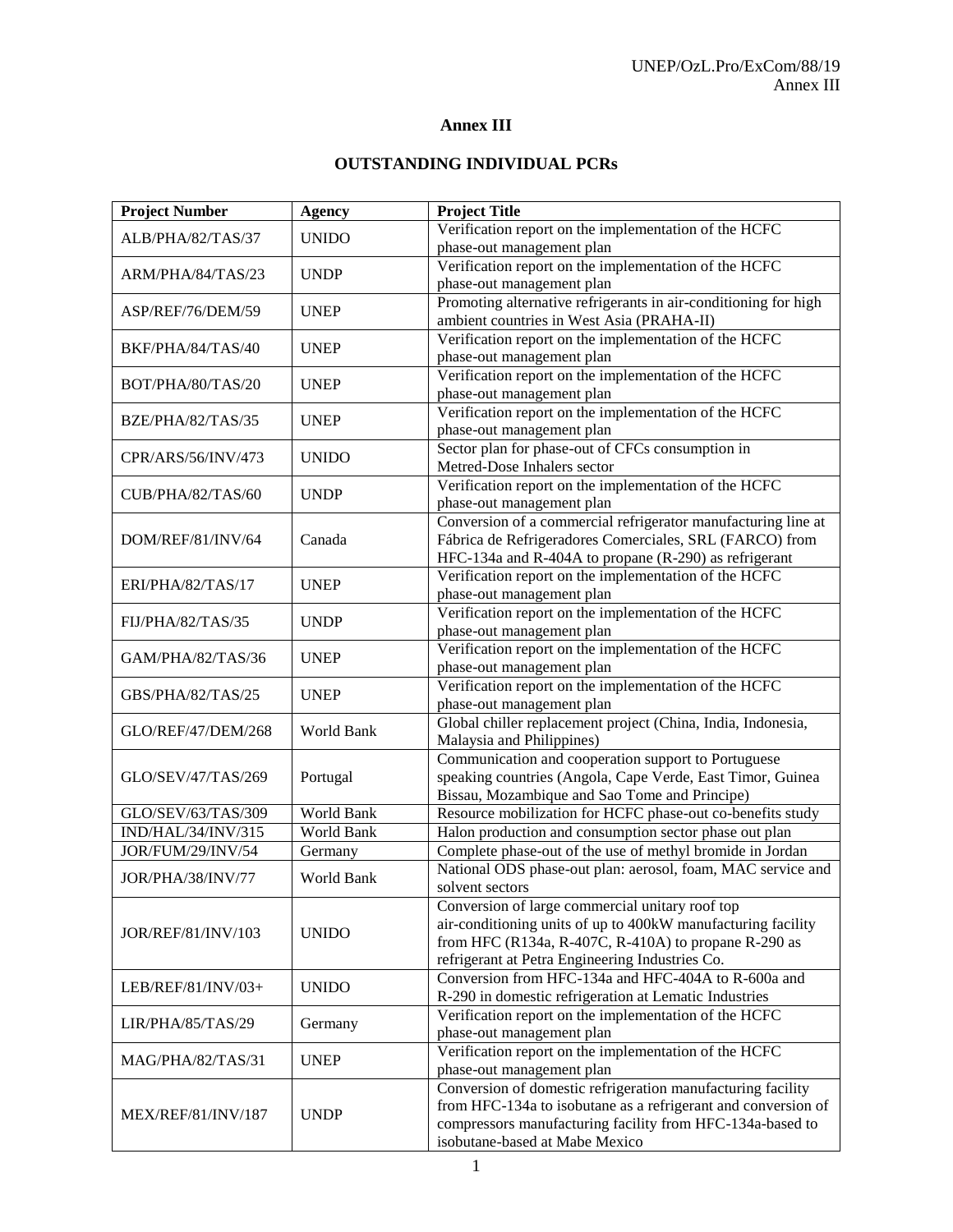| <b>Project Number</b>   | <b>Agency</b> | <b>Project Title</b>                                          |
|-------------------------|---------------|---------------------------------------------------------------|
|                         |               | Conversion of domestic refrigeration manufacturing facility   |
| MEX/REF/81/INV/188      | Canada        | from HFC-134a to isobutane as a refrigerant and conversion of |
|                         |               | compressors manufacturing facility from HFC-134a-based to     |
|                         |               | isobutane-based at Mabe Mexico                                |
| MLW/PHA/82/TAS/44       | <b>UNEP</b>   | Verification report on the implementation of the HCFC         |
|                         |               | phase-out management plan                                     |
| MOG/PHA/84/TAS/14       | <b>UNIDO</b>  | Verification report on the implementation of the HCFC         |
|                         |               | phase-out management plan                                     |
| NER/PHA/82/TAS/34       | <b>UNIDO</b>  | Verification report on the implementation of the HCFC         |
|                         |               | phase-out management plan                                     |
| ODS alternative surveys | World Bank    | Survey of ODS alternatives at the national level              |
|                         |               | Demonstration project on promoting HFO-based low-             |
| SAU/REF/76/DEM/28       | <b>UNIDO</b>  | global-warming potential refrigerants for air-conditioning    |
|                         |               | sector in high ambient temperatures                           |
| SRL/PHA/82/TAS/51       | <b>UNDP</b>   | Verification report on the implementation of the HCFC         |
|                         |               | phase-out management plan                                     |
| STP/PHA/82/TAS/29       | <b>UNEP</b>   | Verification report on the implementation of the HCFC         |
|                         |               | phase-out management plan                                     |
| STV/PHA/77/TAS/24       | <b>UNEP</b>   | Verification report on the implementation of the HCFC         |
|                         |               | phase-out management plan                                     |
| SWA/PHA/80/TAS/24       | <b>UNEP</b>   | Verification report on the implementation of the HCFC         |
|                         |               | phase-out management plan                                     |
| TKM/PHA/82/TAS/14       | <b>UNIDO</b>  | Verification report on the implementation of the HCFC         |
|                         |               | phase-out management plan                                     |
| UGA/PHA/82/TAS/25       | <b>UNEP</b>   | Verification report on the implementation of the HCFC         |
|                         |               | phase-out management plan                                     |
| URT/PHA/82/TAS/38       | <b>UNEP</b>   | Verification report on the implementation of the HCFC         |
|                         |               | phase-out management plan                                     |
| YUG/PHA/82/TAS/49       | <b>UNIDO</b>  | Verification report on the implementation of the HCFC         |
|                         |               | phase-out management plan                                     |
| ZAM/PHA/82/TAS/35       | <b>UNEP</b>   | Verification report on the implementation of the HCFC         |
|                         |               | phase-out management plan                                     |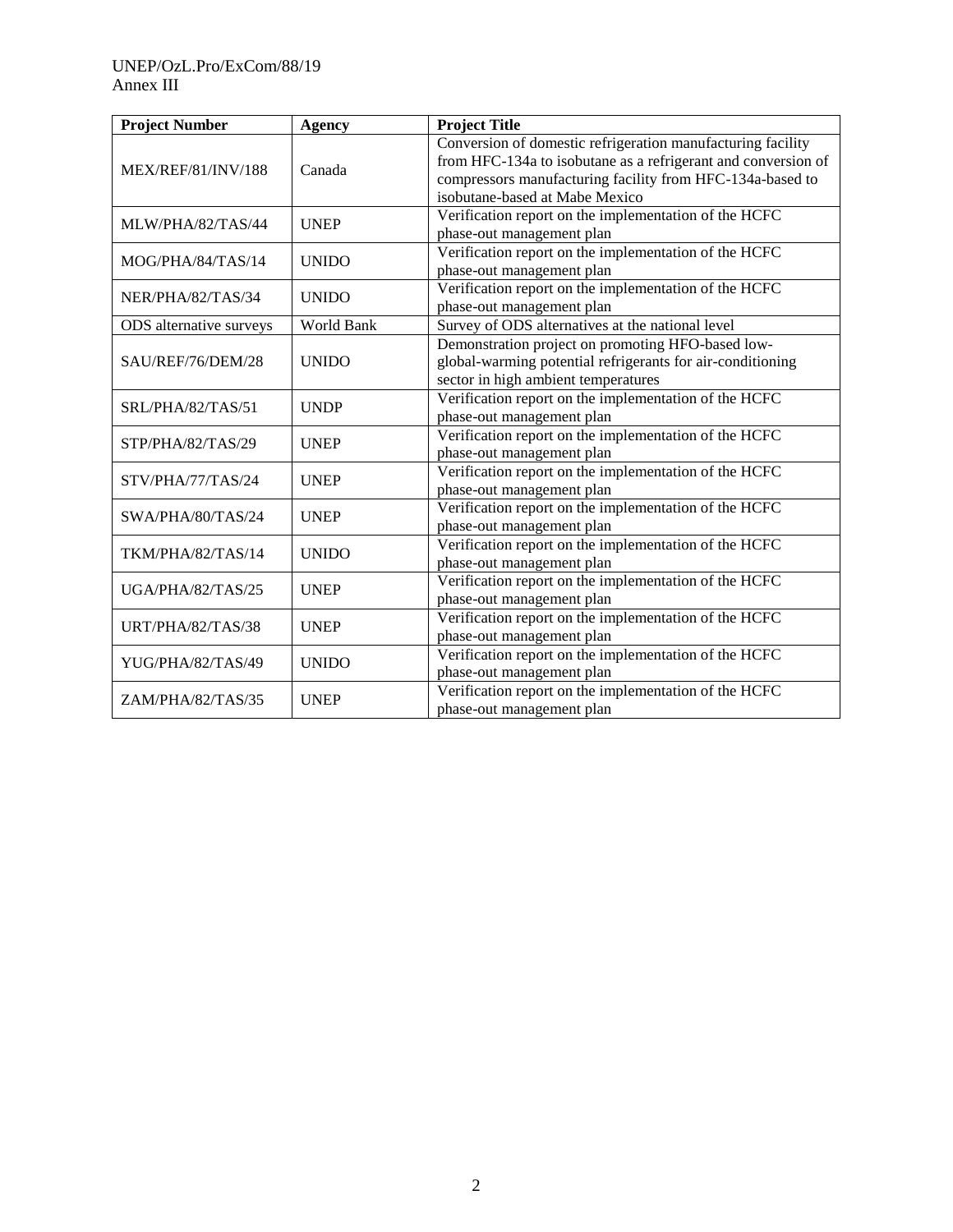### **Annex IV**

# **OUTSTANDING PCRs BY DECISION**

| Country      | <b>MYA Sector/Title</b>       | <b>Lead agency and Cooperating</b><br>agency |
|--------------|-------------------------------|----------------------------------------------|
| Saudi Arabia | HCFC phase-out plan (stage I) | <b>UNIDO/UNEP/Japan</b>                      |